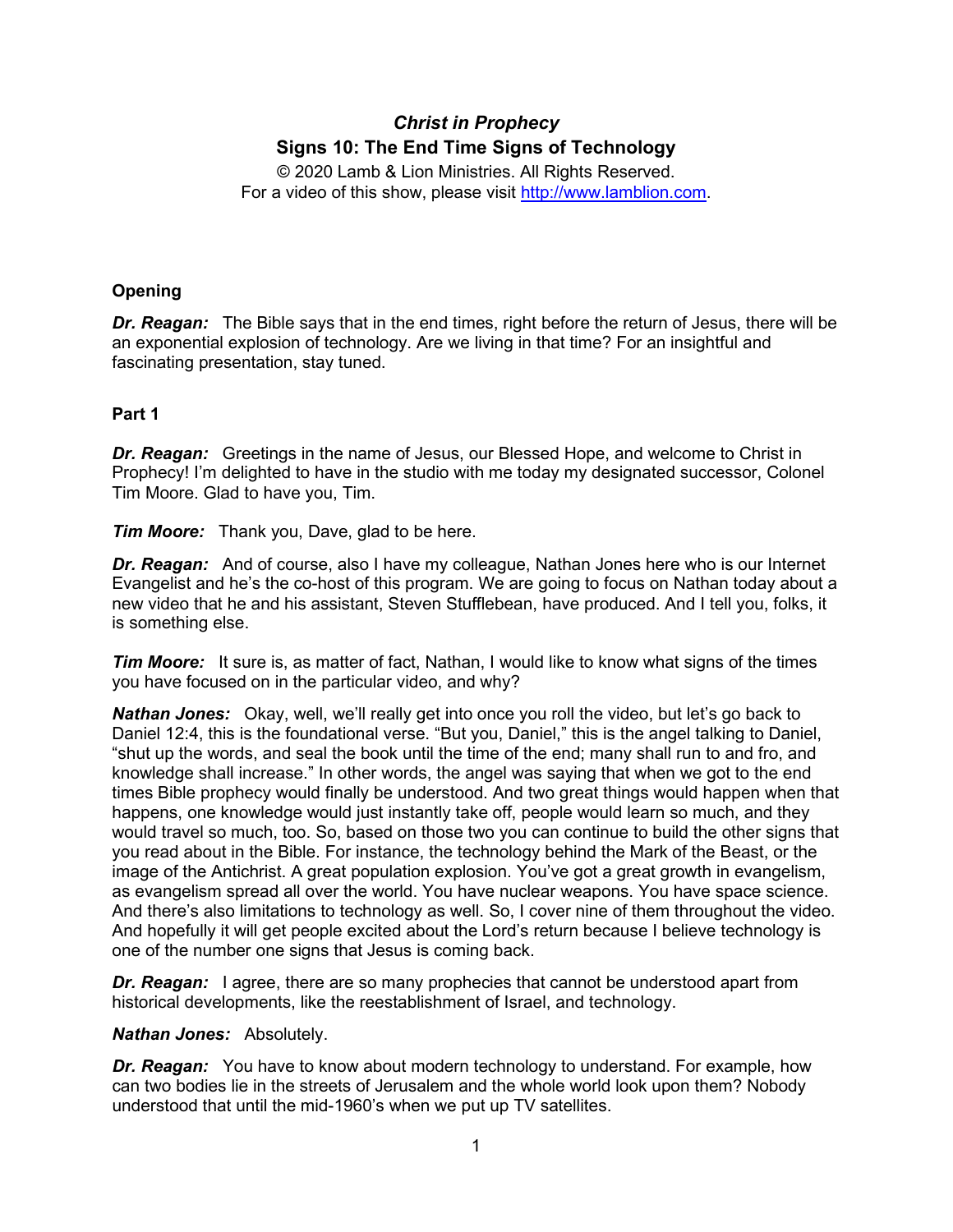*Nathan Jones:* Oh, satellites, computers, you name it.

*Dr. Reagan:* Well, folks, I would like to show you a clip from this incredible new video. And, as you will see, Nathan and Steven have put together a dazzling presentation.

# **Part 2**

# **Portion of** *End Times Sign of Technology DVD*

*Nathan Jones:* Let's at last take a look at where the technological exponential curve is leading us. Let's look at the signs of technology revealed in the Bible that point to the fact that we are now living in the end times and which indicate that Jesus will soon return. The following are, I believe, nine of the most prominent signs of technology.

The first sign is the sign of knowledge. Not only does this sign stand out particularly as the most revealing out of all the technological signs, but it also provides the foundation that the others in this list build upon. We find the source text for this prophecy in the book of Daniel.

AI: "But you, Daniel, shut up the words, and seal the book until the time of the end; many shall run to and fro, and knowledge shall increase"

#### **Sign 1: Increase of Knowledge**

*Nathan Jones:* Daniel had been listening across many chapters to an angel pronouncing a mind-blowing message from God. Through the angel, God revealed the rise and the fall of great empires, leading eventually to a global empire led by a world ruler whom the Apostle John would later call the Antichrist.

Of course, all these great empires were still future from Daniel's perspective, so he was quite perplexed over all he was hearing. Rubbing his forehead in confusion, he asked the angel for an explanation. To his dismay, no luck! The angel basically told Daniel that he could never understand these prophecies because too much needed to happen first. This would include a great increase in mankind's knowledge which would mark the time of the end, or end times. Only those living in the end times and who were wise would at last understand these prophecies and recognize that the exponential increase in knowledge heralded the soon return of the Messiah.

Have you ever considered that just a hundred years ago all that most people learned throughout their entire lifetime equaled to one Sunday edition of the New York Times? Our ability today to practically consume that same amount of data on a daily basis shows just how far mankind's knowledge has increased in so short an amount of time.

What technologies have helped us facilitate the advent of this massive explosion in the growth of knowledge? You probably answered "computers," and you'd be absolutely correct. Not only has the exponential curve in all areas of computer technology increased our knowledge to stupendous levels, but computers have aided in all the major scientific discoveries of our day. We don't need to cram all of those facts into our brains anymore either, for the ability to easily store and access data means we can continue to learn like we've never learned before in all of human history.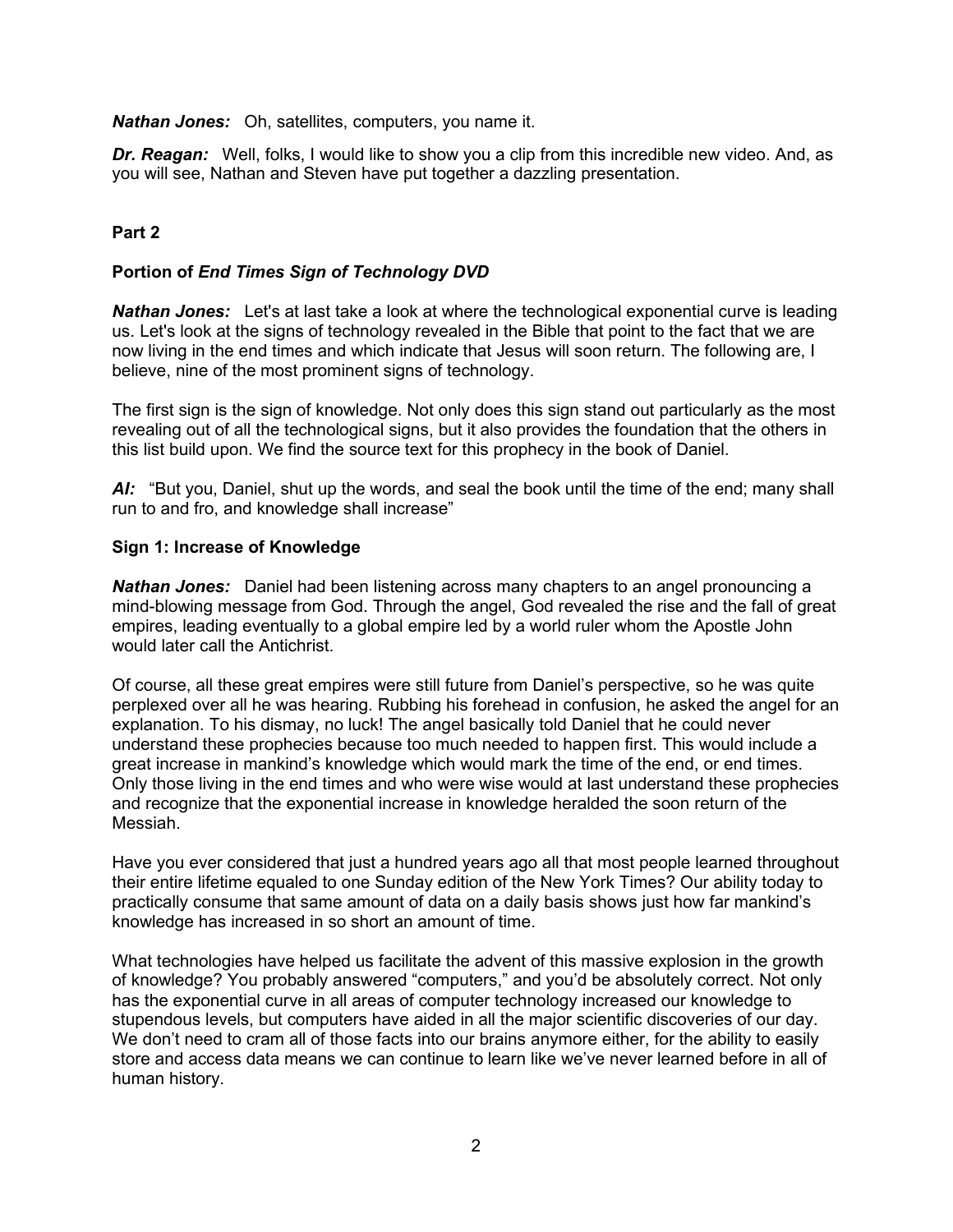Today's exponential increase in knowledge points to the fact that Jesus Christ is returning soon.

## **Sign 2: Increase of Travel**

*Nathan Jones:* Notice in that same prophecy the angel told Daniel that, besides a great increase in knowledge, "many shall run to and fro." This tremendous increase in travel would also occur in the same context, that being the end times. God was revealing that once people began to run to and fro, both farther and faster, that those final years before Christ returned to set up His Millennial Kingdom were finally upon us.

Stop and think how people traveled a single century ago. Most roads weren't even paved yet and were traveled along by horse-drawn wagons.

Look at this video of San Francisco taken way back in 1906. You see far more horses than horseless carriages!

People rarely, if ever, left their hometowns. Animal domestication and the early beginnings of decent roads, then bicycles, balloons, boats, and simple automobiles were developing technologies, but not widely received.

Since the early part of the twentieth century, mankind went on to invent airplanes and jets, and we've even left the Earth's atmosphere in rockets and space shuttles. It used to take months for people to travel by boat overseas, but now we travel that same distance abroad in mere hours. In today's world, people are always on the move, just as the angel prophesied to Daniel.

Today's exponential increase in travel points to the fact that Jesus Christ is returning soon.

#### **Sign 3: Global Ecommerce Network**

*Nathan Jones:* The third sign involves those technologies which will make the Mark of the Beast the terror of the world. The book of Revelation forewarns:

AI: "He also forced everyone to receive a mark on his right hand or his forehead, so that no one could buy or sell except he had the mark."

*Nathan Jones:* Let me provide you with a little context here concerning the Mark of the Beast. A seven-year Tribulation time period is coming when God will be pouring out His wrath upon the world, just as He did during the days of the Flood. Revelation reveals that at the mid-point of the Tribulation, the Antichrist and his False Prophet will set up a system of commerce whereby a person cannot buy or sell unless they have sworn allegiance to the Antichrist. They do so by writing his name or the number 666 on their right hand or forehead.

What kinds of technologies would be required to control the world's commerce?

The Apostle John could visibly read the name and the number etched on the people who had sworn their allegiance to the Antichrist, so some kind of tattooing is certainly involved. Magnetic inks can store a person's personal, financial, and health information; and then digital readers would scan the ink in order to authorize whether that person is allowed to buy or sell. Maybe a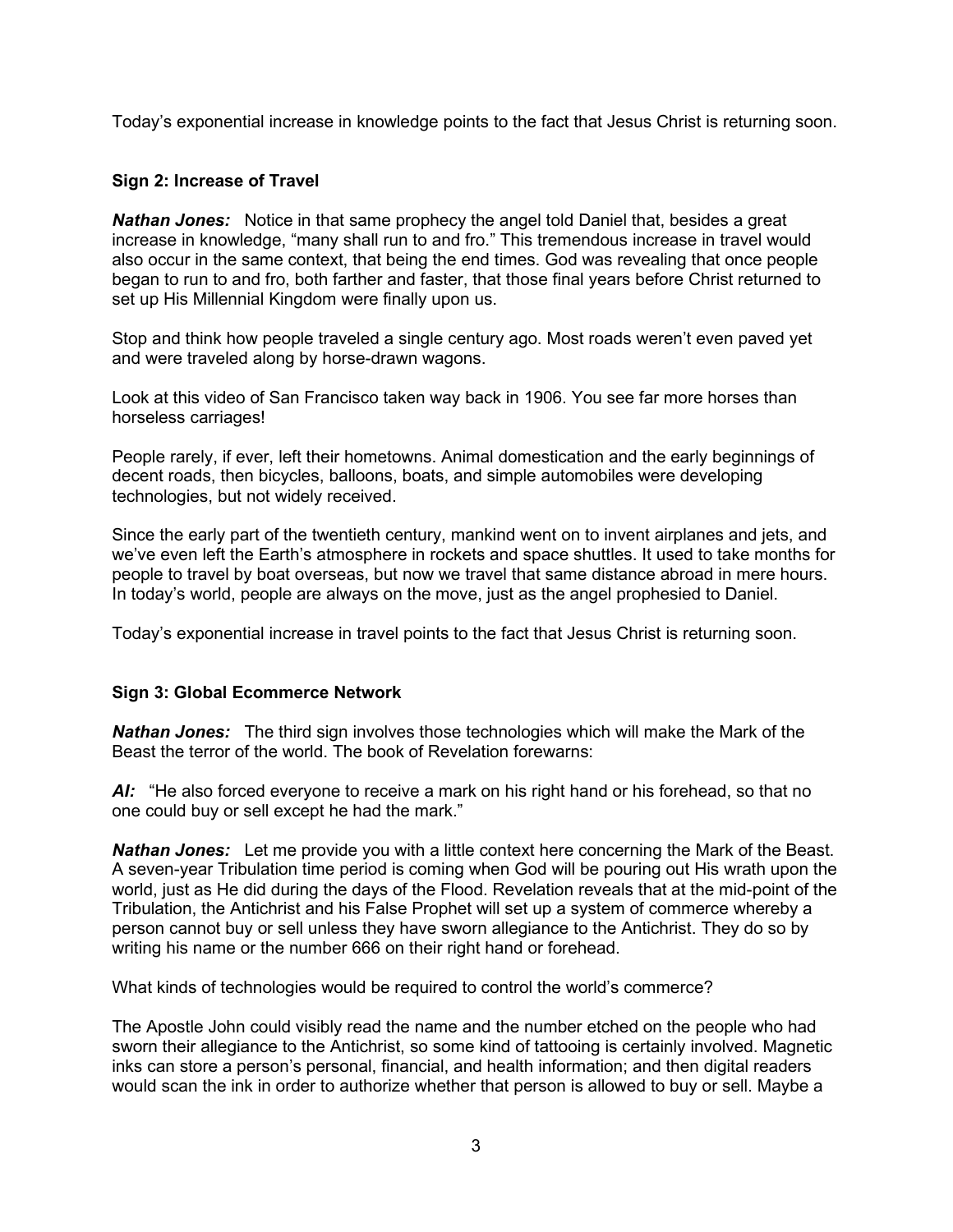RFID microchip is also involved, embedded in a rice-sized glass case underneath the readable mark.

Global commerce also needs a way to collect all that countless terabytes of information, and so would require the constructing of giant data centers in order to store a planetary population full of data. That data would need to move lightning-fast using high speed Internet connectivity, complex ecommerce systems, wireless networks, billion-dollar satellites, and so on.

The closest system we have today to the Mark of the Beast is China's social credit score, which has already been instituted in their more populated cities. The Chinese government has positioned millions of cameras everywhere in order to spy on their citizens. Computer algorithms then rate the citizen's allegiance to the government, granting benefits to those who are more loyal and restrictions on those the computer deems as not being patriotic enough.

Just imagine that horribly restrictive system instituted on a global scale! All of these ecommerce technologies, which make today's buying and selling so much easier, are actually all coming together so that the Antichrist can control all of the world's commerce, and thereby control all of the people under his rule.

A lot of fear surrounds taking the Mark of the Beast, and rightly so, for those who take it God says will have lost their hope of becoming saved. But, we today should have no fear of accidently taking the Mark, for it will not be instituted until half-way through the Tribulation, well after the Church has been raptured up to Heaven. Therefore, don't sweat chips and barcodes and credit cards. They have nothing to do with the Mark of the Beast…yet.

Today's global ecommerce network points to the fact that Jesus Christ is returning soon.

#### **Sign 4: Communication Technology**

**Nathan Jones:** Sign number four is actually a wonderful sign, for it's a positive one. This sign prophesies that the entire world will be evangelized in the end times.

AI: "And this gospel of the kingdom will be preached in the whole world as a testimony to all nations, and then the end will come."

*Nathan Jones:* God wants the Church to preach the Good News of His salvation to the entire world, and so He's provided us with powerful communication tools for sharing the Gospel. Today's exponential curve in communications technology has played a vital role in reaching more of the world for Christ than has ever been reached in the previous nineteen centuries. Technologies such as cameras and microphones, televisions and tablets, smart phones and cell towers, communications networks and satellites, the Internet and the airwaves, big media, and social media they all work together to form the largest pulpit the world has ever known.

And while all these breathtaking technologies are leading people to Christ by the thousands each day, the entire world, as Jesus referred to it, will not all hear the Gospel before the Rapture happens. That blessing awaits the Second Coming at the end of the Tribulation.

Communications technologies will continue to spread the Gospel to the post-Rapture world. In addition, God will send forth 144,000 Jewish evangelists, the Two Witnesses, and even the Gospel Angel to preach throughout the whole world. Every person on the planet will be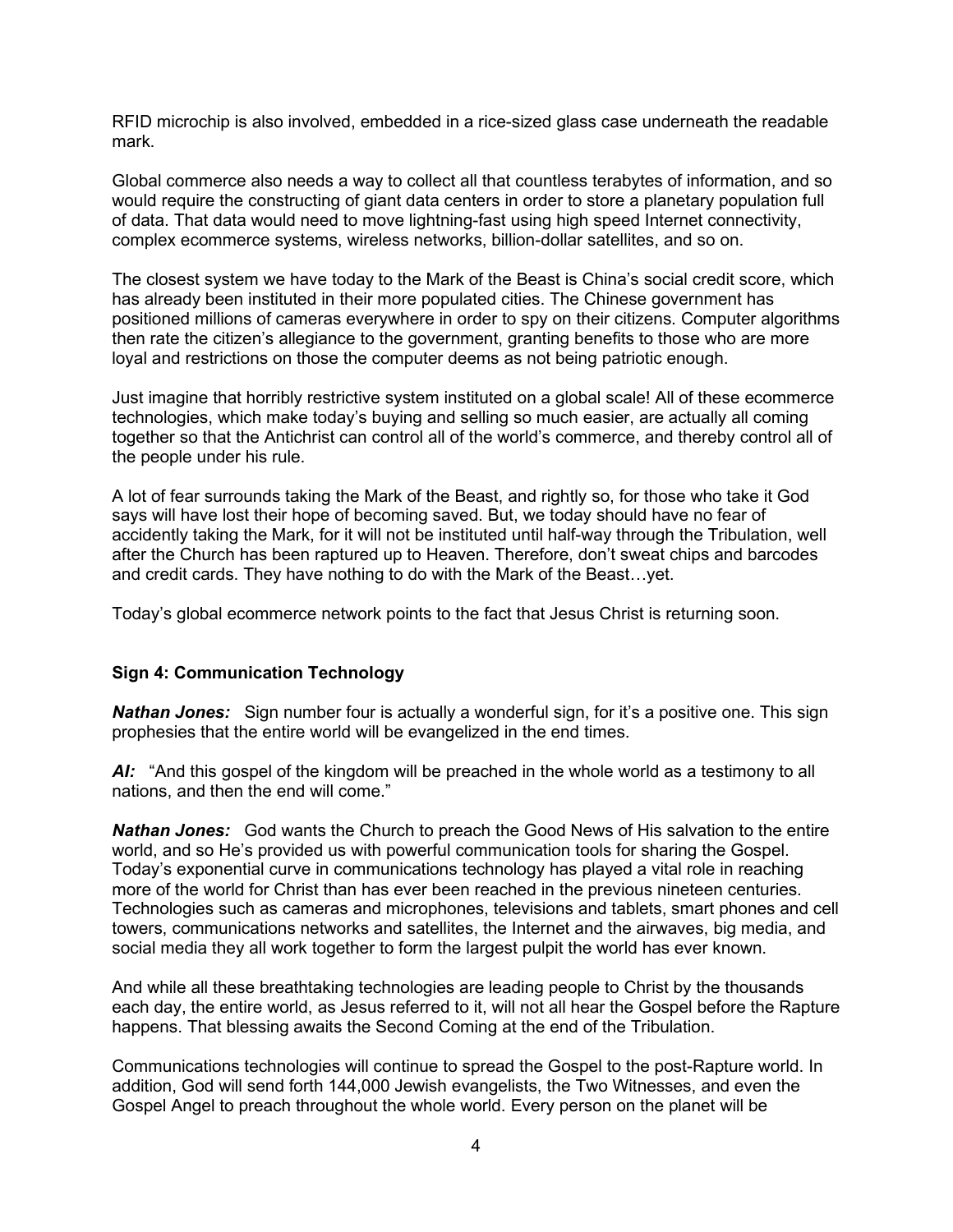evangelized by the end of the Tribulation. God will leave no person without a chance to choose His Son and so be saved.

Today's communications technologies point to the fact that Jesus is returning soon.

## **Sign 5: Weapons and Robotic Technology**

*Nathan Jones:* The fifth sign involves the living image of the Antichrist.

AI: "And he performed great and miraculous signs, even causing fire to come down. He was given power to give breath to the image of the first beast, so that it could speak."

*Nathan Jones:* Revelation reveals that during the Tribulation the Antichrist will order his False Prophet to set up an image of himself in the newly built Jewish Temple and order the world to worship him as if he were God. This is the same scenario all over again when the Babylonian King Nebuchadnezzar set up a statue of himself and ordered everybody to worship it. Daniel tells of how Shadrach, Meshach, and Abednego refused and so were thrown into a fiery furnace. This is all going to happen again during the Tribulation, but instead of chucking people into ovens, the False Prophet will rain down fire and incinerate those people who refuse to worship the Antichrist.

How will the False Prophet make fire fall down from the sky and consume people?

Assuming there's nothing supernatural going on, let's look at the technologies involved in producing pyrotechnics. Maybe John was referring to jets or drones dropping bombs and other incendiary weapons. And, satellite-based weapon systems, such as missile or laser systems, could simply zap people from high up in orbit.

Remember that the Antichrist must use technology because he is a counterfeit. His False Prophet will not be a real miracle maker, and so will use today's military technology to destroy people with just the touch of a button.

What's so peculiar about the story of this image is that John reveals that it was given life. Nebuchadnezzar's statue didn't get up and walk around and sing and dance and all that; it didn't even move. But, the image of the Antichrist will appear to be alive! Assuming there's nothing supernatural involved in making the illusion of a living statue, such as the demonic possession of an object, statues after all still cannot move. They lack the proper joints and musculature.

What kinds of technology could the False Prophet use then to make an image move?

John may have been the very first person to watch television. The Antichrist's image may appear at regular intervals on a person's TV set or mobile device, and once broadcast, everyone is expected to fall down and worship his image.

Or, the image may involve robotic and artificial intelligence, AI technologies. How about a fully functional hologram? Japan especially has been hard at work developing both robotics and holographic technologies. Why, for years now, one of Japan's biggest pop stars has been Hatsune Miku who is a fully interactive hologram that sings in live concerts. With the proper Alexa-like technology, the Antichrist's living image, be it robot or hologram, could fully interact with his adoring acolytes.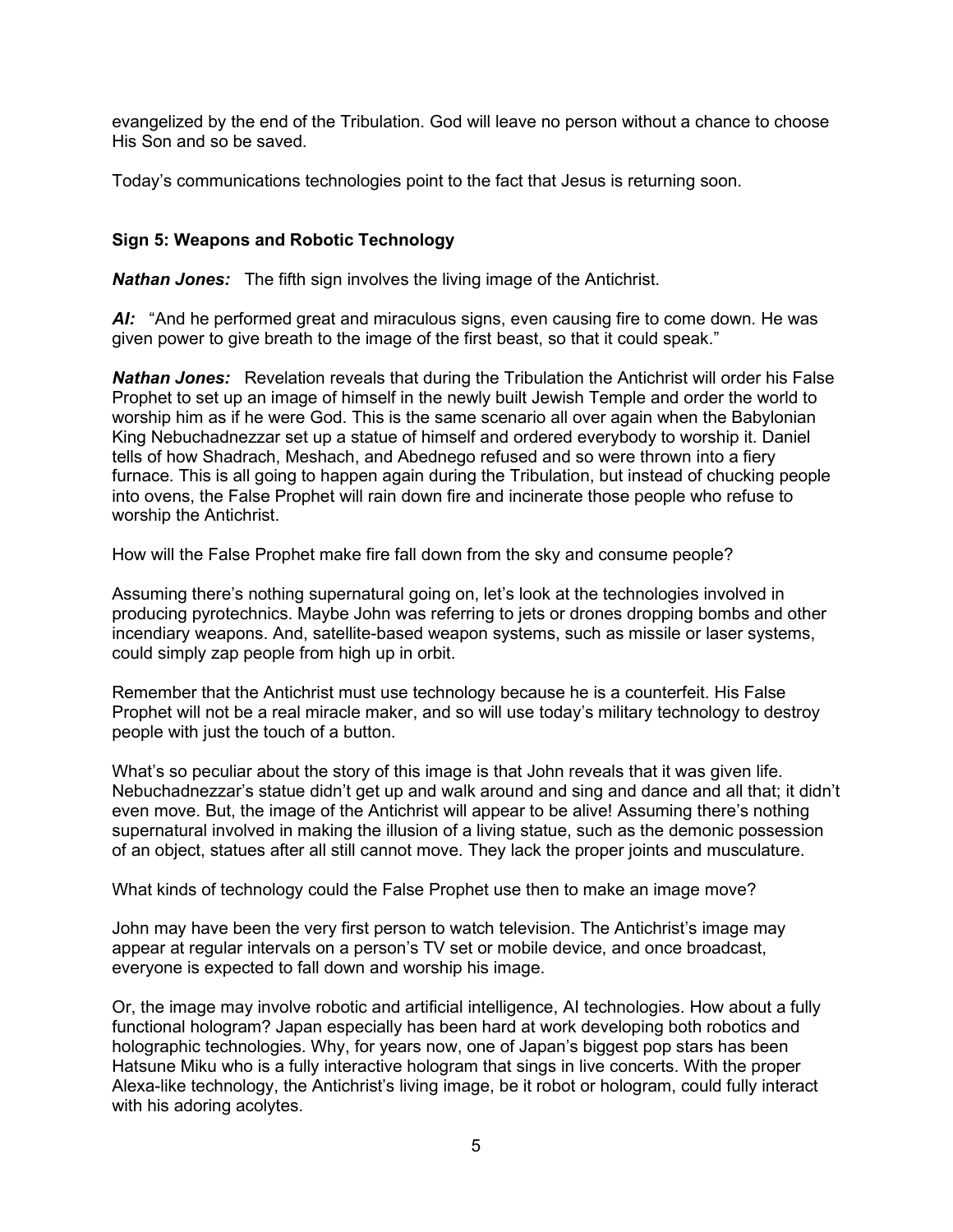Today's weapons and robotic technologies point to the fact that Jesus Christ is returning soon.

#### **Sign 6: Medical Technologies**

*Nathan Jones:* The sixth sign of technology that points to the fact that we are living in the end times involves a great population explosion. Revelation reveals:

AI: "Then the sixth angel poured out his bowl on the great river Euphrates, and its water was dried up, so that the way of the kings from the east might be prepared."

*Nathan Jones:* Prepare the way for what?

AI: "The number of the mounted troops was two hundred million. I heard their number."

*Nathan Jones:* And, what happens to this army?

AI: "And the winepress was trampled outside the city, and blood came out of the winepress, up to the horses' bridles."

**Nathan Jones:** In context, as the Tribulation winds mercifully to a close, the Antichrist's empire begins to crumble due to a number of rebellions led by various sub-rulers. Just as the Antichrist squashes a rebellion in Africa, he must turn his loyal forces north to deal with a rebellion coming from the East. Both armies meet in the Valley of Armageddon located in northern Israel. While these armies are busy slaughtering each other, they will see Jesus and his armies returning out of the heavens and unite against Him. The King of Kings will easily defeat the world's armies just by speaking. The blood from the vanquished armies will flow as high as a horse's head for a staggering 180 miles!

By the end of the Tribulation, most of the world's population will have been wiped out, and still these prophesied Kings of the East can amass a 200-million-man army. This prophecy must have just blown John's mind, for in his first century day, there were only 200-million people living on the whole earth.

How then does the human population get so large that, despite the massive death toll of the Tribulation, the East can assemble such a staggeringly large army? How do we have the billions that we now have today?

The answer: medicine. As each successive generation produces more and more people, aided by medicines that greatly reduce infant mortality and keep people healthier and allow us to live longer, we've reached a massive global population numbering nearly eight billion people. China and India have been able to mount a 200 million soldier army ever since the 1960s, and so could easily do so during the Tribulation. The exponential curve strikes again!

Today's medical technologies point to the fact that Jesus Christ is returning soon.

#### **Sign 7: Nuclear Technologies**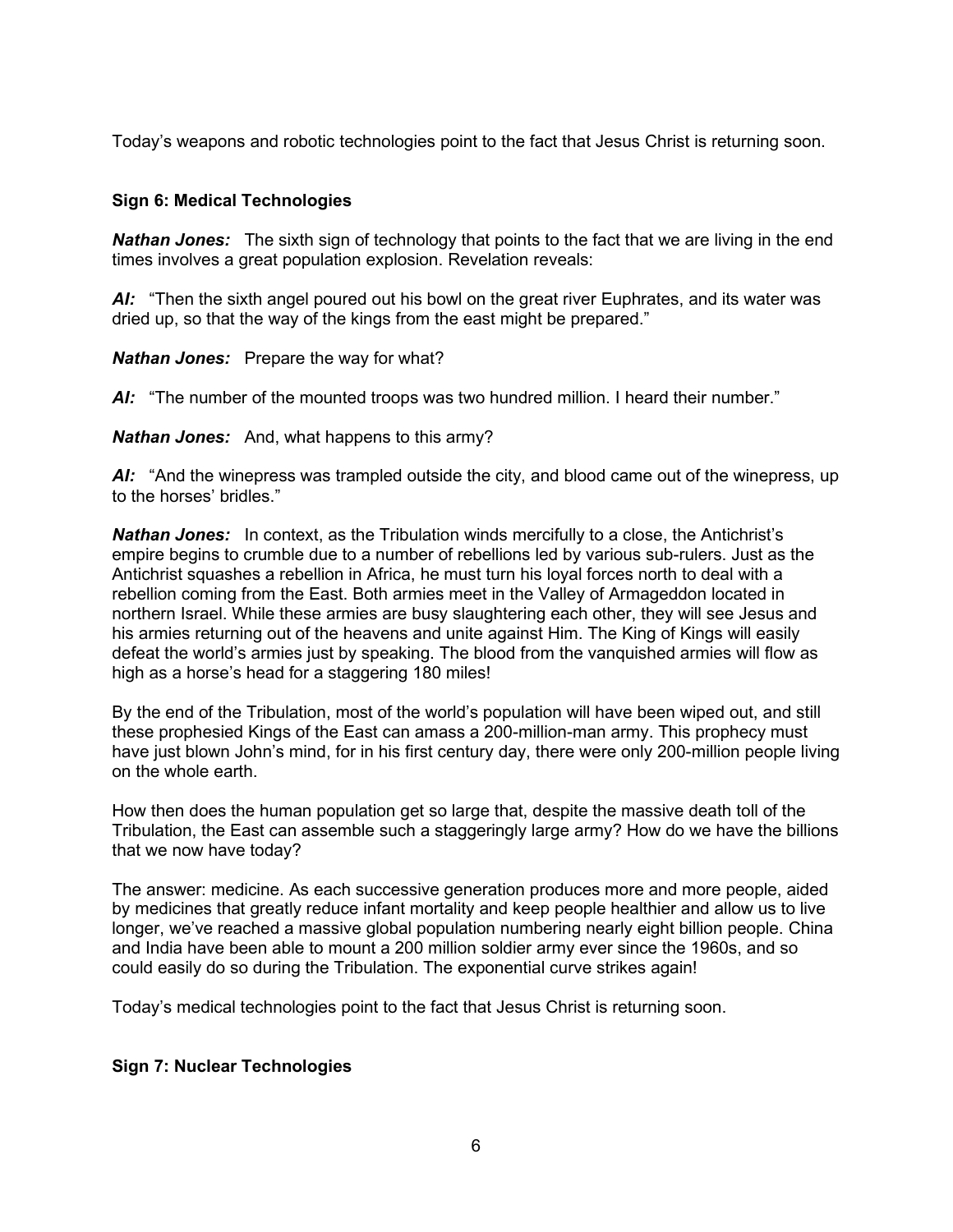*Nathan Jones:* The seventh sign of technology involves the inevitable release of the world's nuclear arsenal. Both the Old and New Testaments describe the destruction of much of the world by a series of nuclear cataclysms.

AI: "Then behold, at eventide, trouble! And before the morning, he is no more."

*Nathan Jones:* In context, Isaiah and Jeremiah prophesied the destruction of the oldest city on the planet, Damascus, by Israel suddenly and in just one night. How do you destroy an entire city in just one night? Israel will have to use a nuclear bomb.

AI: "Men's hearts failing them from fear and the expectation of those things which are coming on the earth, for the powers of the heavens will be shaken."

*Nathan Jones:* In this verse Jesus prophesied that the horrors unleashed during the Tribulation will actually cause heart attacks.

AI: "The sky receded like a scroll, rolling up, and every mountain and island was removed from its place."

*Nathan Jones:* Revelation adds that:

AI: "the kings of the earth, the great men, the rich men, the commanders, the mighty men, every slave and every free man, hid themselves in the caves and in the rocks of the mountains, and said to the mountains and rocks, 'Fall on us and hide us from the face of Him who sits on the throne and from the wrath of the Lamb! For the great day of His wrath has come, and who is able to stand?'"

*Nathan Jones:* The Sixth Seal Judgment uncannily describes what a nuclear blast looks like, and how the people will hide in caves to escape all the destruction and radiation these bombs will rain down upon them.

AI: "The first angel sounded: And hail and fire followed, mingled with blood, and they were thrown to the earth. And a third of the trees were burned up, and all green grass was burned up."

*Nathan Jones:* The First Trumpet Judgment describes yet another cataclysm that sounds very much nuclear in nature.

AI: "By these three plagues a third of mankind was killed, by the fire and the smoke and the brimstone which came out of their mouths."

*Nathan Jones:* During the Sixth Trumpet Judgment, demonic creatures will be let loose to incinerate millions with their nuclear fire-like breath.

AI: "And this shall be the plague with which the Lord will strike all the people who fought against Jerusalem: their flesh shall dissolve while they stand on their feet, their eyes shall dissolve in their sockets, and their tongues shall dissolve in their mouths."

*Nathan Jones:* Zechariah describes what will happen to the Antichrist's armies upon the Messiah's return. No nukes may be involved, but the weapon of the Messiah's own words will produce the same effect as the setting off of a nuclear bomb.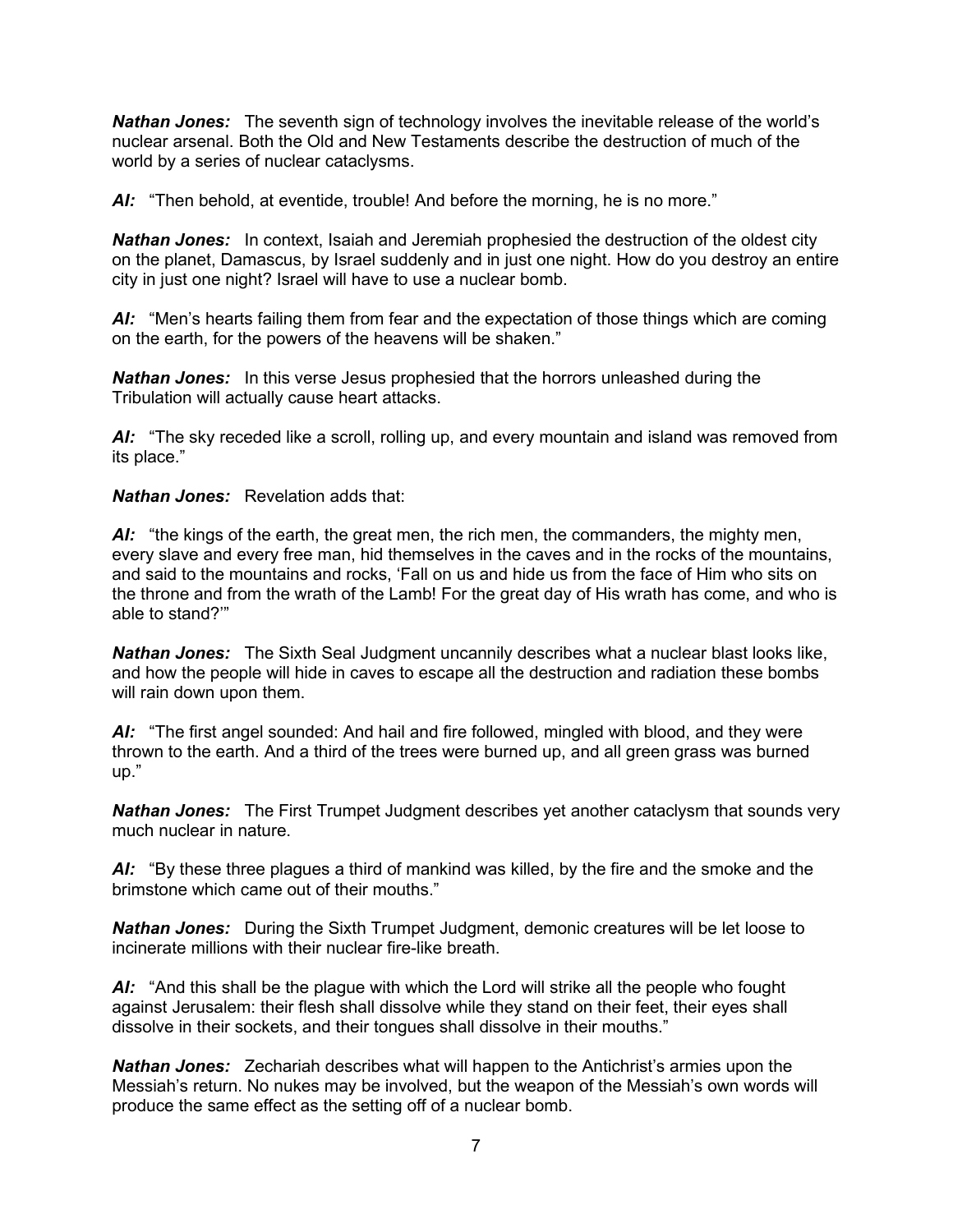Many of God's judgments during the Tribulation sound like a first century man's attempt to explain a nuclear holocaust. Many believe that the two atomic bombs dropped on Hiroshima and Nagasaki during World War II have been the only atomic weapons released, but no, in the last 70-plus years over 2,500 nuclear warheads have been set off in testing. Nine countries have stockpiled an estimated 15,000 nuclear weapons, with 1,800 always standing at alert and prepped for immediate launch.

The fact that the world hasn't already annihilated itself in a nuclear holocaust proves that God's restraining hand is holding mankind's worst destructive proclivities at bay. But, that time will end when God's restraining influence will be taken away, along with the Church, at the Rapture. During the first year or so after the Tribulation begins, half of the world's population will perish. A nuclear holocaust is indeed about to be unleashed upon this world, and one day soon.

The technologies involved in the making of nuclear weapons are among the most complex technologies ever developed. Heavy metal mining and refinement, nuclear containment, nuclear plants, submarines and silos for delivery, missiles for deployment, all these super-duper advanced technologies have been in development for decades. The world sleeps blissfully unaware of the constant threat of nuclear self-annihilation.

Today's nuclear technologies point to the fact that Jesus Christ is returning soon.

#### **Sign 8: Space Science Technologies**

*Nathan Jones:* The eighth sign of technology involves our cutting-edge space science technologies, particularly the International Space Station or the ISS, that we utilize in our attempt to explore outer space. The source verse reads:

AI: "How you are fallen from heaven, O Lucifer, son of the morning! How you are cut down to the ground, you who weakened the nations!"

*Nathan Jones:* Other translations of this Isaiah passage render Lucifer's name as the Morning Star.

During the Tribulation, Satan, the Morning Star, will possess and be worshiped through the Antichrist. Because the earth will face utter annihilation due to God's 21 judgments as described in Revelation, I've often wondered where Satan and the Antichrist would feel safe and able to rule unimpeded, insulated from all the disasters ravaging the planet. As the International Space Station orbits over the earth, it can best be viewed from the ground during the mornings and looks like a bright star sailing slowly across the heavens. That's lead the ISS to be nicknamed, the Morning Star.

How would one escape a world that is being annihilated, to sit safely from on high, in order to rule over the world? Most likely from high up in the orbit.

The eighth sign of technology I consider a tentative sign, though. I have no biblical proof that the Antichrist will rule from up in orbit. But, with the space station costing somewhere between 150 billion and half a trillion dollars, the ISS must have more of a long-term purpose than just seeing how earthworms float.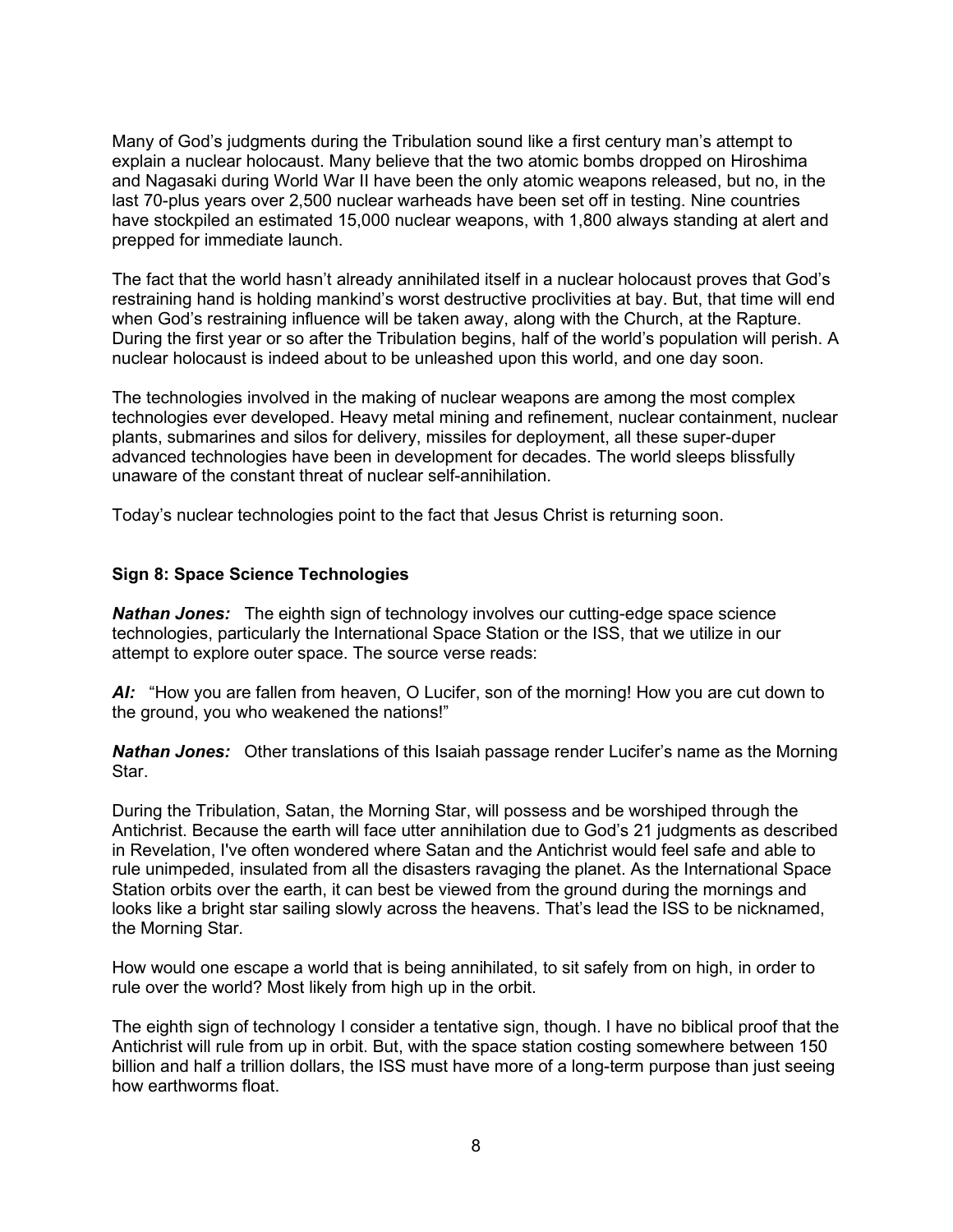Today's space science technologies point to the fact that Jesus Christ is returning soon.

# **Sign 9: Technology's Limitations**

*Nathan Jones:* The ninth and final sign of technology in this list actually has to do with technology's limitations. Have you ever considered that our technology has limits? It does!

For one, supplies of rare earth metals are running dangerously low. Did you know that the computer, tablet, and smart phone, that are surely an arm's length away from you, are made out of rare earth metals? The metals used to make these advanced technologies, those technologies that we've become so dependent on, can only be found in certain places, and the supplies are quickly dwindling. Nearly 95% of these metals can only be found in hostile countries such as China and Afghanistan. Unless alternatives can be synthesized, our ability to build laptops, cell phones, TV's, you name it, is quickly going to disappear. Once the limited amounts of these rare earth metals run out, so will much of today's technology.

Also, are there limits to how far our technology will take us into outer space? It appears, according to the Bible, not very far. The prophet Zechariah prophesied that all the nations of the earth will be gathered against Jerusalem in the last days.

AI: "All the nations of the earth are gathered against her."

*Nathan Jones:* Once Jesus returns, He will defeat the armies of the Antichrist gathered around the city of Jerusalem. And once these armies are destroyed, Jesus will then send His angels to collect every single person and gather them together for what's called the Sheep-Goat Judgment.

Since all the remnants of the nations will stand before Jesus Christ and be judged, that means there cannot be people living in space stations, and lunar colonies, and Martian colonies, and extra-earth settlements, or safely tucked away on spaceships traveling beyond our solar system. The gathering of every human being against Jesus at Armageddon, and then again at the Sheep-Goat Judgment, means that humanity will still be confined to the earth. Our optimistic hope of settling outer space will not be happening, at least in this age, according to these limits set in the Bible.

Technology during the Tribulation will have also reached its limit. If four prophesied catastrophic earthquakes shake the world apart, what will happen to all the mountains? They will be leveled.

What happens to cell towers during earthquakes? They fall over.

What happens when solar flares burn the sky? The radiation destroys the satellites and interferes with communications.

What happens when the oceans are filled with blood and dead sea creatures clog the waters? Ships can't bring oil and goods to port, and so distribution channels are disrupted.

I could go on and on with disaster scenarios, but you know that even in the tamest of rain storms our power companies struggle to keep the lights on. Now, imagine the whole world ravaged by endless natural, manmade, and divine disasters. That's why I believe that by the